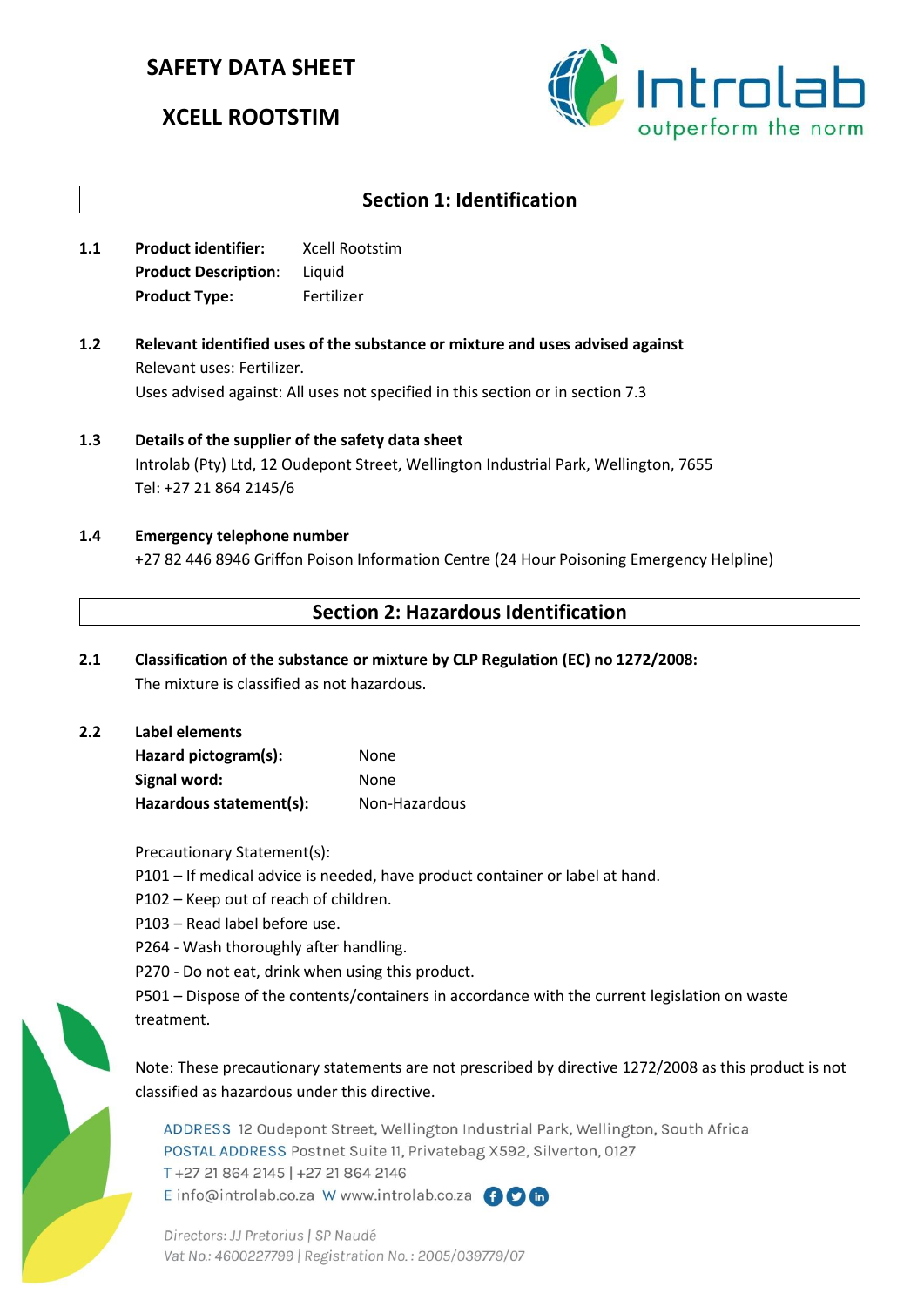## **Section 3: Composition / Information on Ingredients**

### **3.1 Substance:**

| Ingredients      | g/L               |  |  |
|------------------|-------------------|--|--|
| Nitrogen (N)     | 40 g/L            |  |  |
| Phosphorous (P)  | 60 g/L            |  |  |
| Boron (B)        | 2045 mg/L         |  |  |
| Zinc* (Zn)       | 1060 mg/L         |  |  |
| Iron* (Fe)       | 2045 mg/L         |  |  |
| Manganese* (Mn)  | 1045 mg/L         |  |  |
| Copper* (Cu)     | 1020 mg/L         |  |  |
| Molybdenum (Mo)  | 150 mg/L          |  |  |
| Free Amino Acids | 7 g/L             |  |  |
| <b>Auxins</b>    | 15 $mg/L$         |  |  |
| Cytokinins       | $10 \text{ mg/L}$ |  |  |

**3.2 Mixture:** Components contained in the mixture is not classified as hazardous.

### **Section 4: First Aid Measures**

### **4.1 Description of first aid measures**

The symptoms resulting from intoxication can appear after exposure, therefore, in case of doubt, seek medical attention for direct exposure to the chemical product or persistent discomfort, showing the SDS of this product.

### **By inhalation:**

Remove to fresh air. If not breathing give artificial respiration. If breathing is difficult, give oxygen. Do NOT give mouth-to-mouth resuscitation if victim ingested or inhaled the substance. Keep person at rest and warm. Treat symptomatically and supportively as and when required. Obtain medical advice if necessary.

#### **By skin contact:**

Remove any contaminated clothing. Wash skin with soap or mild detergent and water for at least 15 minutes. Get medical attention if irritation develops or persists. Wash clothing before re-use.

#### **By eye contact:**

Immediately flush eyes with lukewarm water or saline solution for at least 15 minutes, lifting lower and upper eyelids occasionally. Check for and remove any contact lenses after 5 minutes. Get medical attention if necessary.

#### **By ingestion / aspiration:**

Have victim rinse mouth thoroughly with water. Give water to dilute the material if victim is alert and not convulsing. Induce vomiting immediately as directed by medical personnel. If spontaneous vomiting occurs, have victim lean forward with head down to avoid breathing in of vomits, rinse mouth and administer more water. Never give anything by mouth to an unconscious person. Qualified medical personnel should perform administration of oxygen. Seek medical advice if necessary.

### **4.2 Most important symptoms and effects, both acute and delayed:** No information available.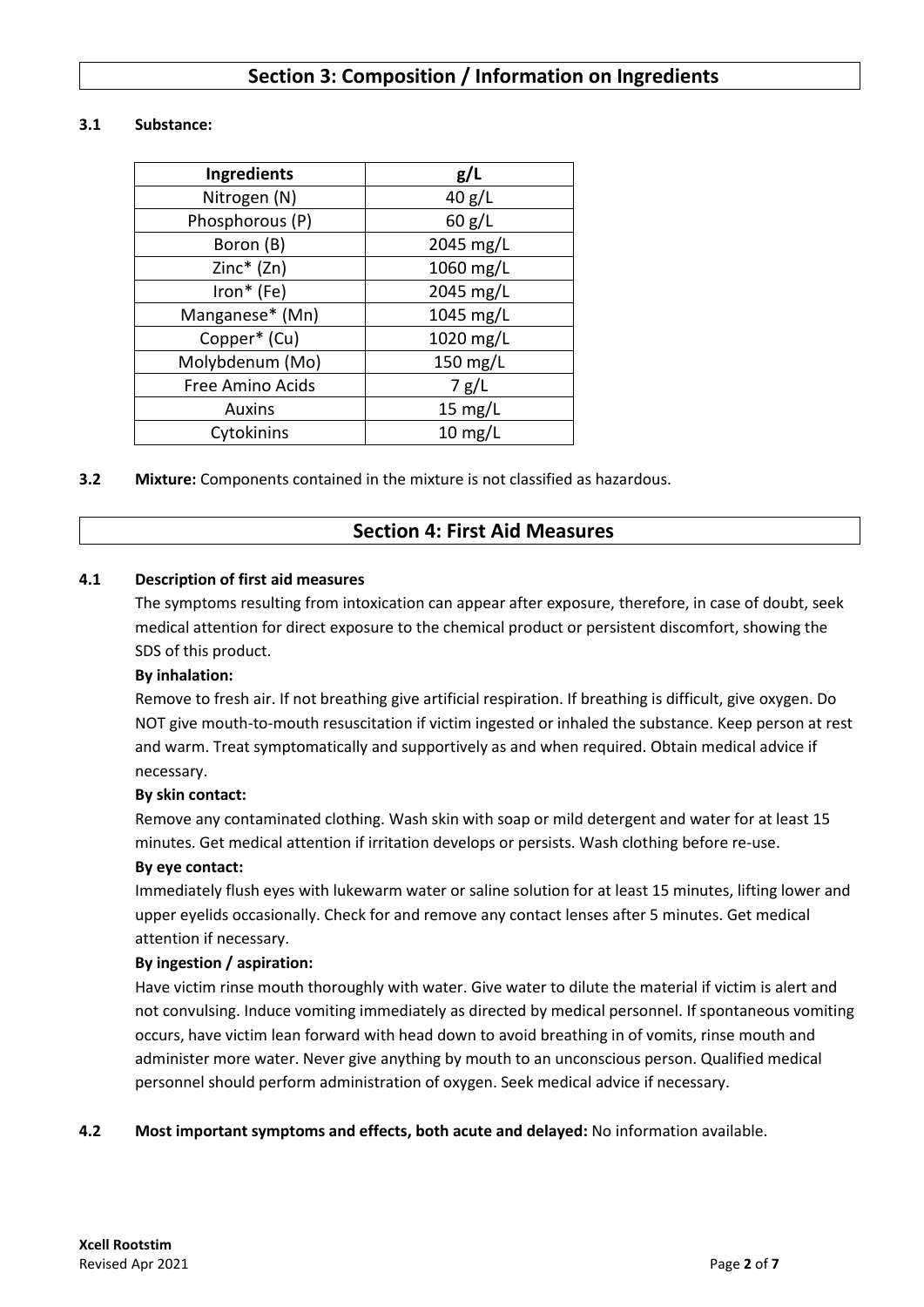# **4.3 Indication of any immediate medical attention and special treatment needed**

**Notes to physician**: None. **Specific treatments**: Treat symptomatically.

## **Section 5: Fire Fighting Measures**

### **5.1 Fire Extinguishing Media**

Suitable extinguisher media: SMALL FIRE: Use dry chemical powder. LARGE FIRE: Use water spray, fog or foam. Do not use water jet. Unsuitable extinguishing media: None known.

**5.2 Special hazards arising from the substance or mixture:** No information available.

### **5.3 Additional provisions:**

Act in accordance with the Internal Emergency Plan and the Information Sheets on actions to take after an accident or other emergencies. In the event of a fire, wear full protective clothing and self-contained breathing apparatus with full-face piece operated in the pressure demand or other positive pressure mode.

## **Section 6: Accidental Release Measures**

- **6.1 Personal precautions, protective equipment and emergency procedures:** Wear appropriate personal protective equipment.
- **6.2 Environmental precautions:** Keep product away from drains, surface and underground water.

### **6.3 Methods and materials for containment and cleaning up**

**Spills:** Collect in containers for disposal. Wash contaminated surfaces to remove any residues. Minimize use of water to prevent environmental contamination.

**Large Spills:** Prevent spillage or further leakage if it is safe to do so. Contain spillage with sand bags or by other means. Absorb with earth, sand or absorbent material. Dig up heavily contaminated soil. Flush with water to remove any residues. Keep product and wash water out of drains, sewers, ditches and waterways.

### **6.4 Reference to other sections:**

See Section 1 for emergency contact information. See Section 8 for information on appropriate personal protective equipment. See Section 13 for additional waste treatment information.

### **Section 7: Handling & Storage**

**7.1 Precautions for safe handling:** Keep containers hermetically sealed. Avoid leakages from the container. Observe directions on label and instructions for use. Do not eat or drink during the process, washing hands afterwards with suitable cleaning products.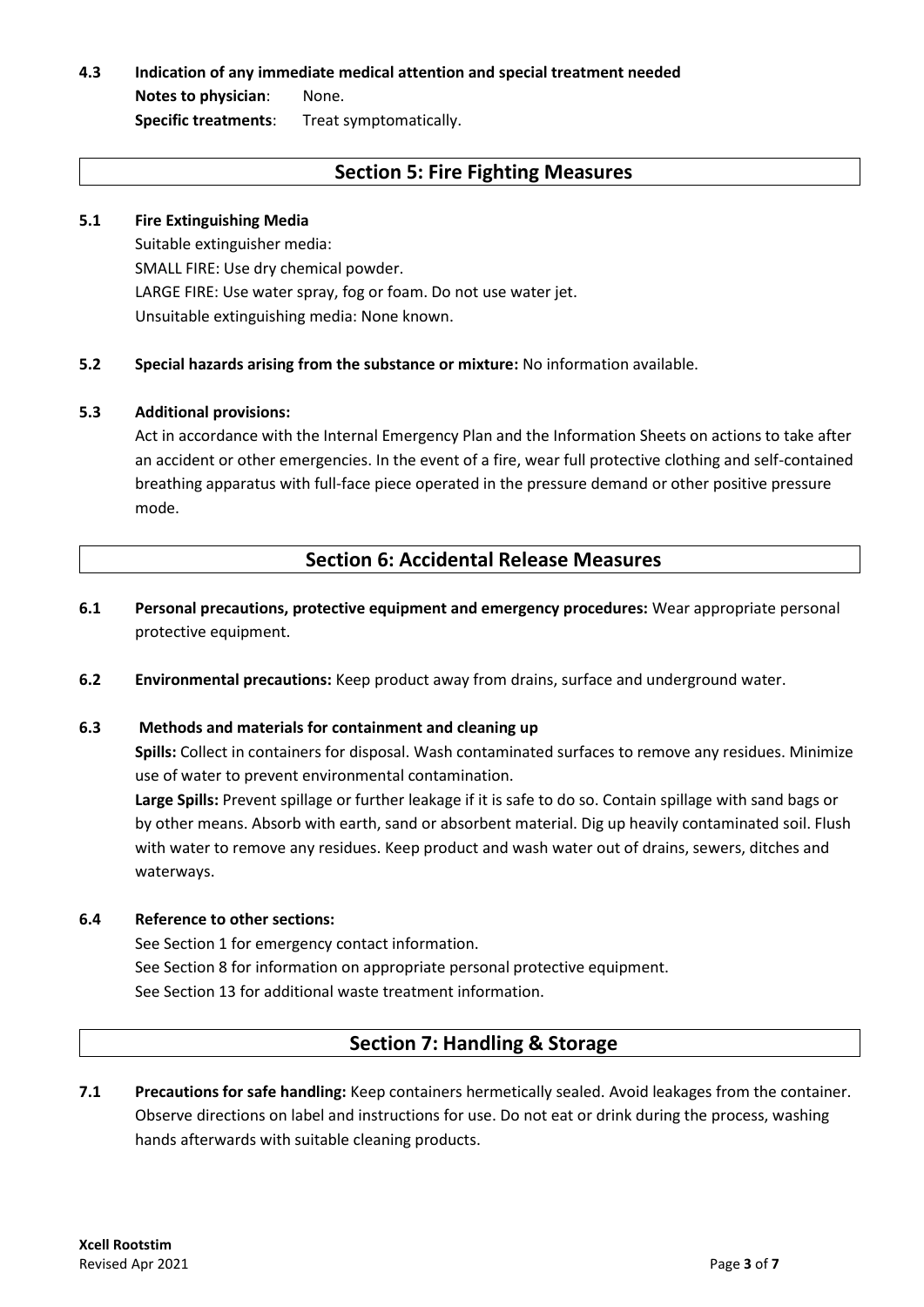7**.2 Conditions for safe storage, including any incompatibilities:** Store in the closed, original container in a dry, cool, well-ventilated area out of direct sunlight. Avoid sources of heat, radiation, static electricity and contact with food.

**Technical measures for storage:** Minimum Temp.: 5 °C Maximum Temp.: 30 °C Maximum time: 36 Months

**7.3 Specific end use(s):** Use as directed. Use original container.

### **Section 8: Exposure Controls / Personal Protection**

**8.1 Control parameters** No specific occupational exposure limit has been established.

### **8.2 Exposure controls**

**Appropriate engineering controls:** Good general ventilation should be sufficient to control worker exposure to airborne contaminants.

### **Individual protection measures**

**Hygiene measures:** Wash hands, forearms and face thoroughly after handling chemical products, before eating, smoking and using the lavatory and at the end of the working period.

**Eye/face protection:** Safety eyewear complying with an approved standard should be used when a risk assessment indicates this is necessary to avoid exposure to liquid splashes, mists, gases or dusts. Possible: safety glasses with side- shields

**Hand protection:** Protective gloves against minor risks.

**Body protection:** Personal protective equipment for the body should be selected based on the task being performed and the risks involved and should be approved by a specialist before handling this product.

**Respiratory protection:** Respirator selection must be based on known or anticipated exposure levels, the hazards of the product and the safe working limits of the selected respirator. Use a properly fitted, particulate filter respirator complying with an approved standard if a risk assessment indicates this is necessary.

**Environmental exposure controls:** Prevent product from entry into sewers and water courses

### **Section 9: Physical and Chemical Properties**

9.1 Information on basic physical and chemical properties. For complete information, please refer to product datasheet.

### **Appearance**

Physical sate: Liquid

**Volatility:**

# Colour: Brown/Green Odour: Pungent Odour

Boiling Point at atmospheric pressure: N/A Evaporation rate 20 °C: No data available

Vapour pressure at 20 °C: No significant volatility, aqueous liquid Vapour pressure at 50 °C: No significant volatility, aqueous liquid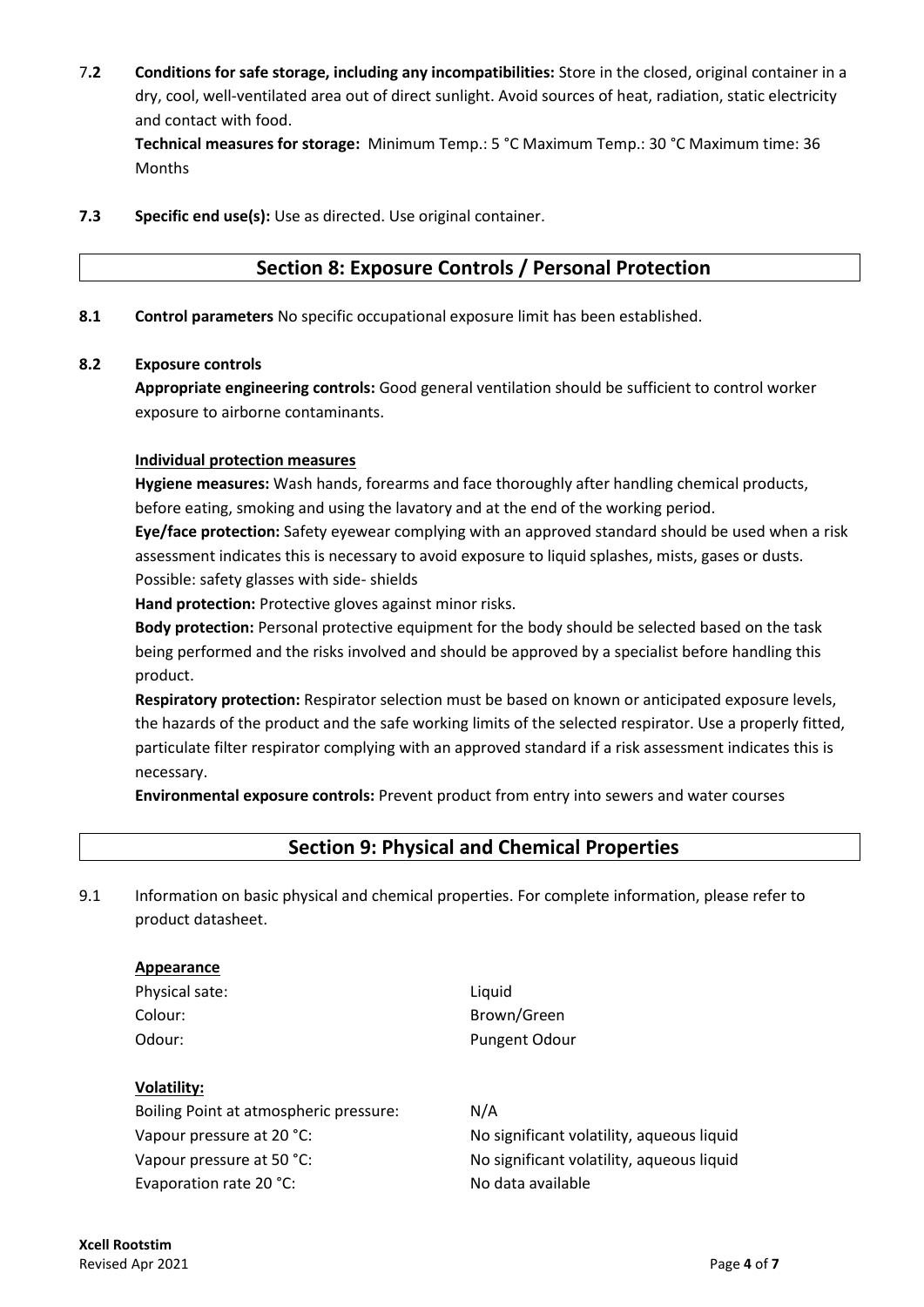| <b>Product description:</b>                     |                         |  |  |
|-------------------------------------------------|-------------------------|--|--|
| Density at 20 °C:                               | $1.16 \pm 0.02$ g/mL    |  |  |
| Relative density at 20 °C:                      | N/A                     |  |  |
| Dynamic viscosity at 20 °C:                     | N/A                     |  |  |
| Kinematic viscosity at 20 °C:                   | N/A                     |  |  |
| Kinematic viscosity at 40 °C:                   | N/A                     |  |  |
| pH:                                             | $4.5 \pm 0.5$           |  |  |
| Vapour density at 20 °C:                        | N/A                     |  |  |
| Partition coefficient n-octanol/water at 20 °C: | N/A                     |  |  |
| Solubility in water at 20 °C:                   | N/A                     |  |  |
| Solubility properties:                          | N/A                     |  |  |
| Decomposition temperature:                      | N/A                     |  |  |
| Melting point/freezing point:                   | N/A                     |  |  |
| <b>Explosive properties:</b>                    | No explosive properties |  |  |
| Oxidising properties:                           | N/A                     |  |  |
| <b>Flammability:</b>                            |                         |  |  |
| Flash point:                                    | N/A                     |  |  |
| Auto-ignition temperature:                      | N/A                     |  |  |
| Lower flammability limit:                       | N/A                     |  |  |
| <b>Upper flammability limit:</b>                | N/A                     |  |  |
|                                                 |                         |  |  |

**9.2 Other Information:** No additional information.

### **Section 10: Stability and Reactivity**

- **10.1 Reactivity:** The product is stable under recommended storage conditions.
- **10.2 Chemical stability:** The product is stable under normal storage conditions for 2 years.
- **10.3 Possibility of hazardous reactions:** No information available.
- **10.4 Conditions to avoid:** No information available.
- **10.5 Incompatible materials:** No information available.
- **10.6 Hazardous decomposition products:** No information available.

## **Section 11: Toxicological Information**

**11.1 Information on toxicological effects:** No information available.

**Dangerous health implications:** No information available

### **Section 12: Ecological Information**

12.1 Toxicity: No information available.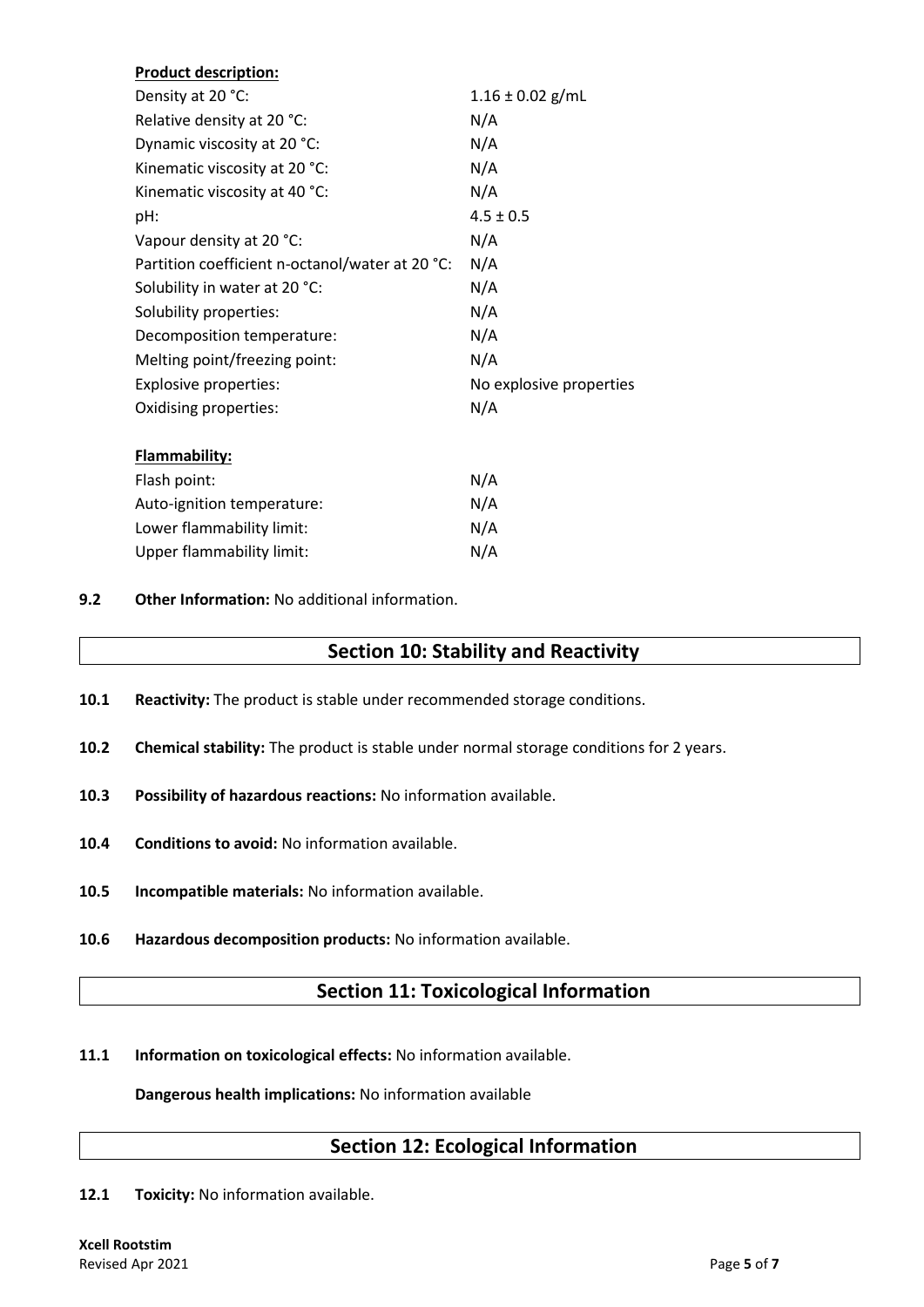- **12.2 Persistence and degradability:** No information available.
- **12.3 Bio accumulative potential:** No bioaccumulation potential
- **12.4 Mobility in soil:** No information found.
- **12.5 Results of PBT and vPvB assessment:** No information found.
- **12.6 Other adverse effects:** No information available.

### **Section 13: Disposal Considerations**

#### **13.1 Waste treatment methods**

**Methods of disposal - Product:** Disposal of this product, solutions and any by-products should at all times comply with the requirements of environmental protection and waste disposal legislation and any regional local authority requirements.

### **Packaging**

**Methods of disposal – Packaging:** Waste packaging should be recycled.

### **Special precautions:**

This material and its container must be disposed of in a safe way. Care should be taken when handling emptied containers that have not been cleaned or rinsed out. Empty containers or liners may retain some product residues. Avoid dispersal of spilt material and runoff and contact with soil, waterways, drains and sewers.

| <b>Section 14: Transportation Information</b> |                   |                   |                   |                   |  |  |
|-----------------------------------------------|-------------------|-------------------|-------------------|-------------------|--|--|
|                                               |                   |                   |                   |                   |  |  |
|                                               | Land transport    | Inland waterway   | Sea Transport     | Air Transport     |  |  |
|                                               | (ADR/RID)         | transport         | (IMDG)            | (ICAO-TI / IATA-  |  |  |
|                                               |                   | (AND/ADNR)        |                   | DGR)              |  |  |
| 14.1 UN Number                                | Not regulated.    | Not regulated.    | Not regulated.    | Not regulated.    |  |  |
| 14.2 UN proper                                |                   |                   |                   |                   |  |  |
| shipping name                                 |                   |                   |                   |                   |  |  |
| 14.3 Transport                                |                   |                   |                   |                   |  |  |
| hazard class(es)                              |                   |                   |                   |                   |  |  |
| 14.4 Packing Group                            |                   |                   |                   |                   |  |  |
| 14.5 Environmental                            |                   |                   |                   |                   |  |  |
| hazards                                       |                   |                   |                   |                   |  |  |
| 14.6 Special                                  | No data available | No data available | No data available | No data available |  |  |
| precautions for                               |                   |                   |                   |                   |  |  |
| user                                          |                   |                   |                   |                   |  |  |
| 14.7 Transport in                             | No data available | No data available | No data available | No data available |  |  |
| bulk according to                             |                   |                   |                   |                   |  |  |
| Marpol and IBC                                |                   |                   |                   |                   |  |  |
| Code:                                         |                   |                   |                   |                   |  |  |